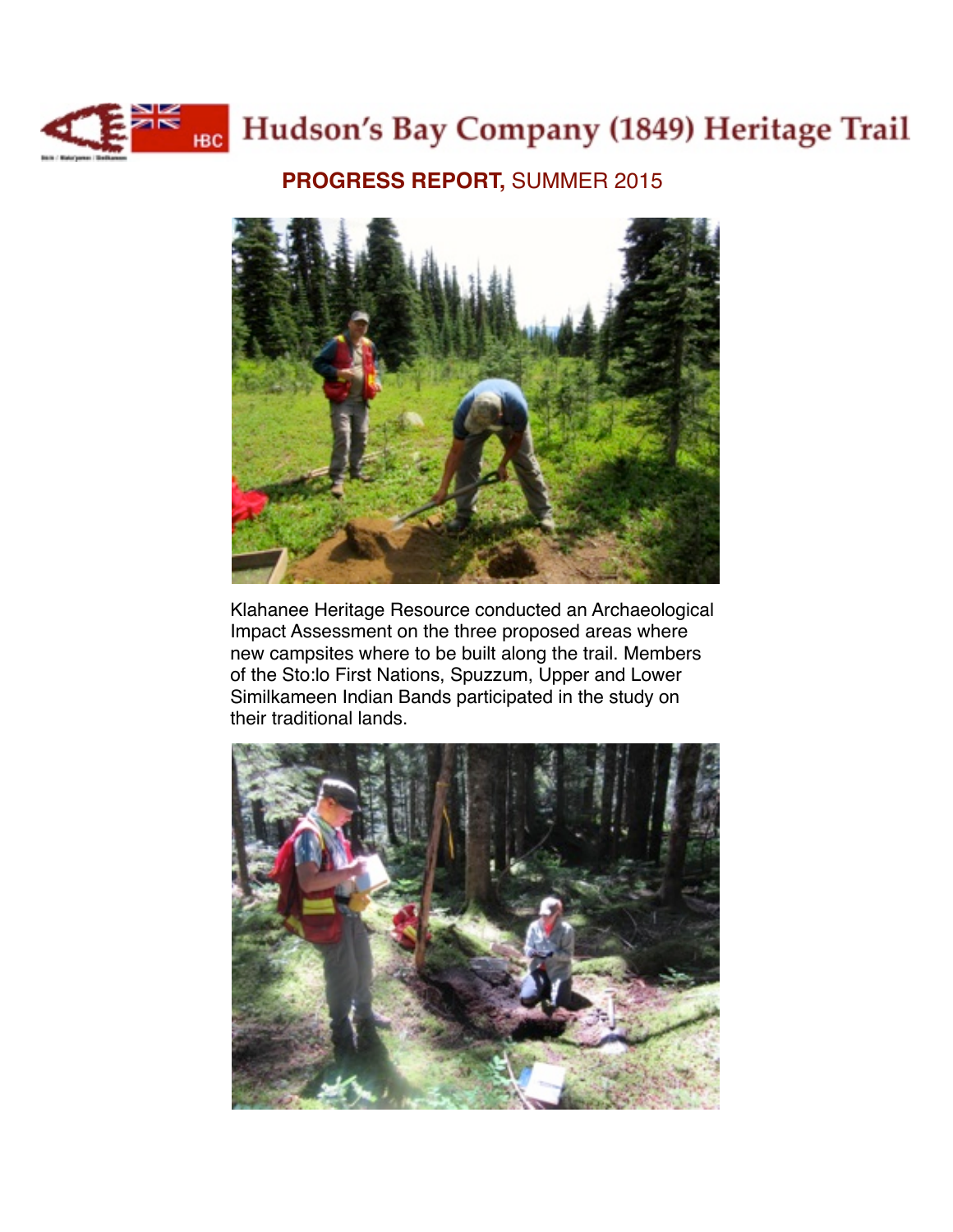

Olivine Trail Heritage Reconnaissance and Report was conducted by archaeologists Michael Klassen and Brenda Gould. The Olivine trail is a very old route that stays high on the ridge between Lodestone Lake and the Tulameen River. The tread is well established and has hand built rock retaining walls. The grade and design matches other sections of the HBC. This trail is one of three trails that could have been used by the brigades to reach Tulameen from Lodestone Lake. According to a story from Podunk Davis, the brigades used different routes to ensure enough feed for the hundreds of pack horses.

This archaeological report will enable us to proceed with an application for heritage protection for the Olivine Trail. With the discovery this section, we now have successfully re-opened a route from Peers Creek to Tulameen. The Olivine section provides a safe public access to Tulameen. This study and report was funded by the Okanagan Similkameen Parks Society.

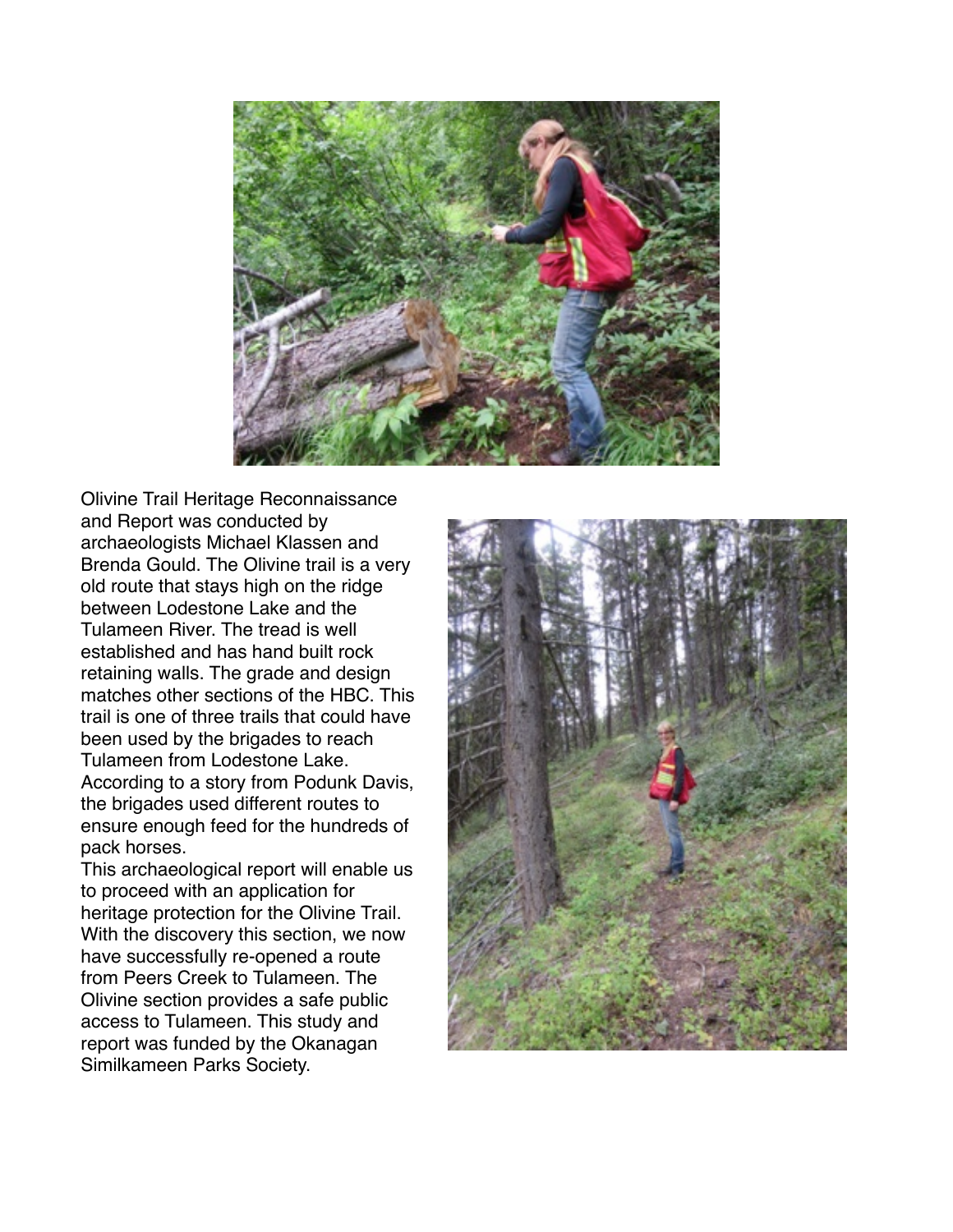

The National Trails Coalition grant to the Hope Mountain Centre enabled us to have a three person crew on the HBC for 8 weeks this summer. Both the provincial and federal governments were partners in this project.



Signs were installed along the route at road access points and kilometer markers were placed along the entire 74 km route. Many volunteers assisted throughout the summer along with members of the Hope Mountain Centre.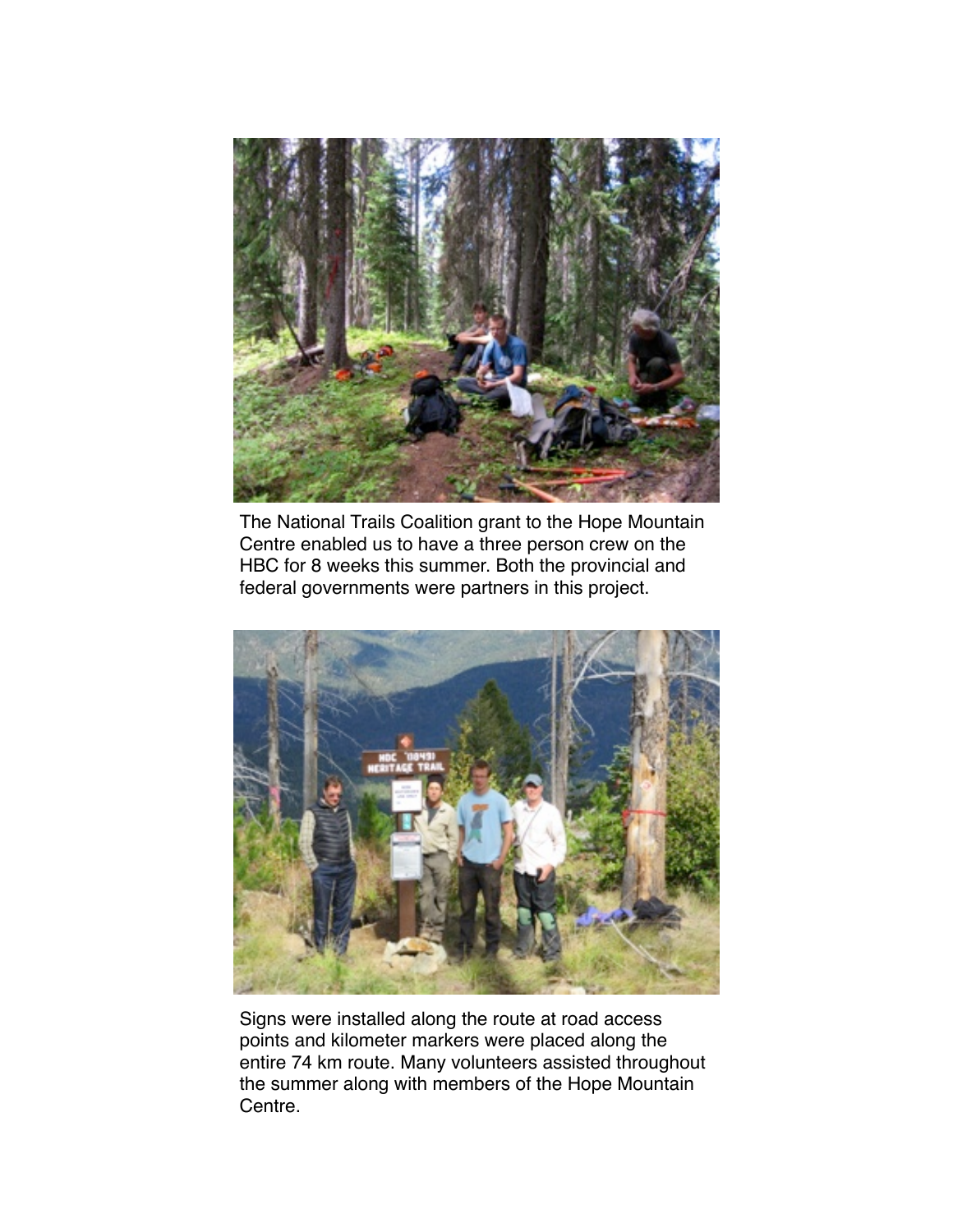

One of the highlights along the trail this summer was when these three young men came hiking into the newly constructed Colvile Camp. They had just graduated from high school in Merritt and wanted to do something challenging to celebrate their graduation!



Three new campsites were strategically constructed along the trail to encourage trail users to camp at designated locations. Danger trees that were removed were used to construct rustic furniture. Backcountry toilets and bear proof food caches were also installed at each campsite.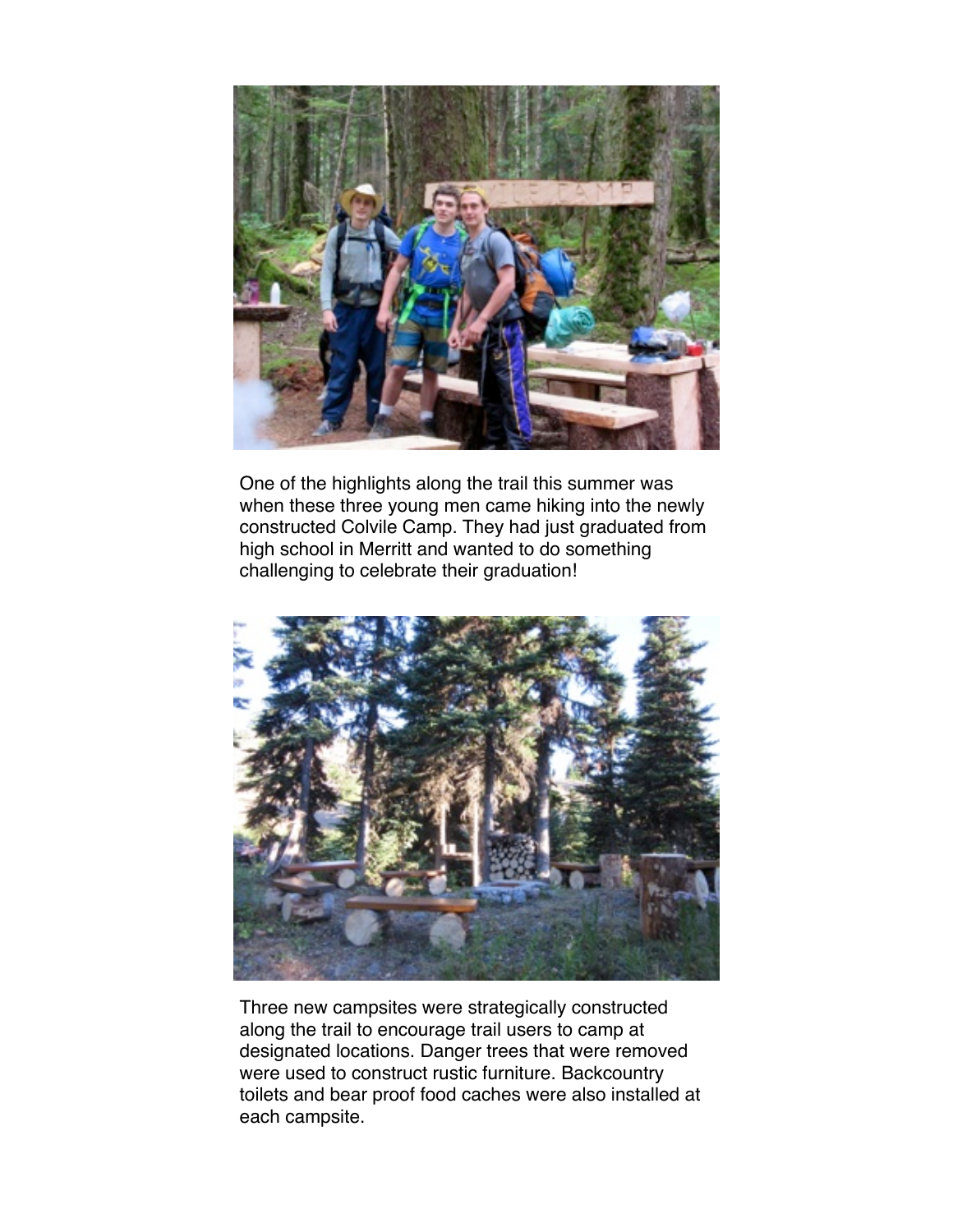

Two final kiosks were installed at the historical campsites of the brigades at Lodestone Lake and Tulameen. Both kiosks were sponsored by local families. This completes all five HBC brigade camps from Hope to Tulameen.



The trail has three of these large kiosk shelters along the route. The last one is at the Tulameen River crossing. The BC Heritage Society assisted with financial support for the signage and the Regional District of Okanagan Similkameen for the structure and other 2015 project costs.